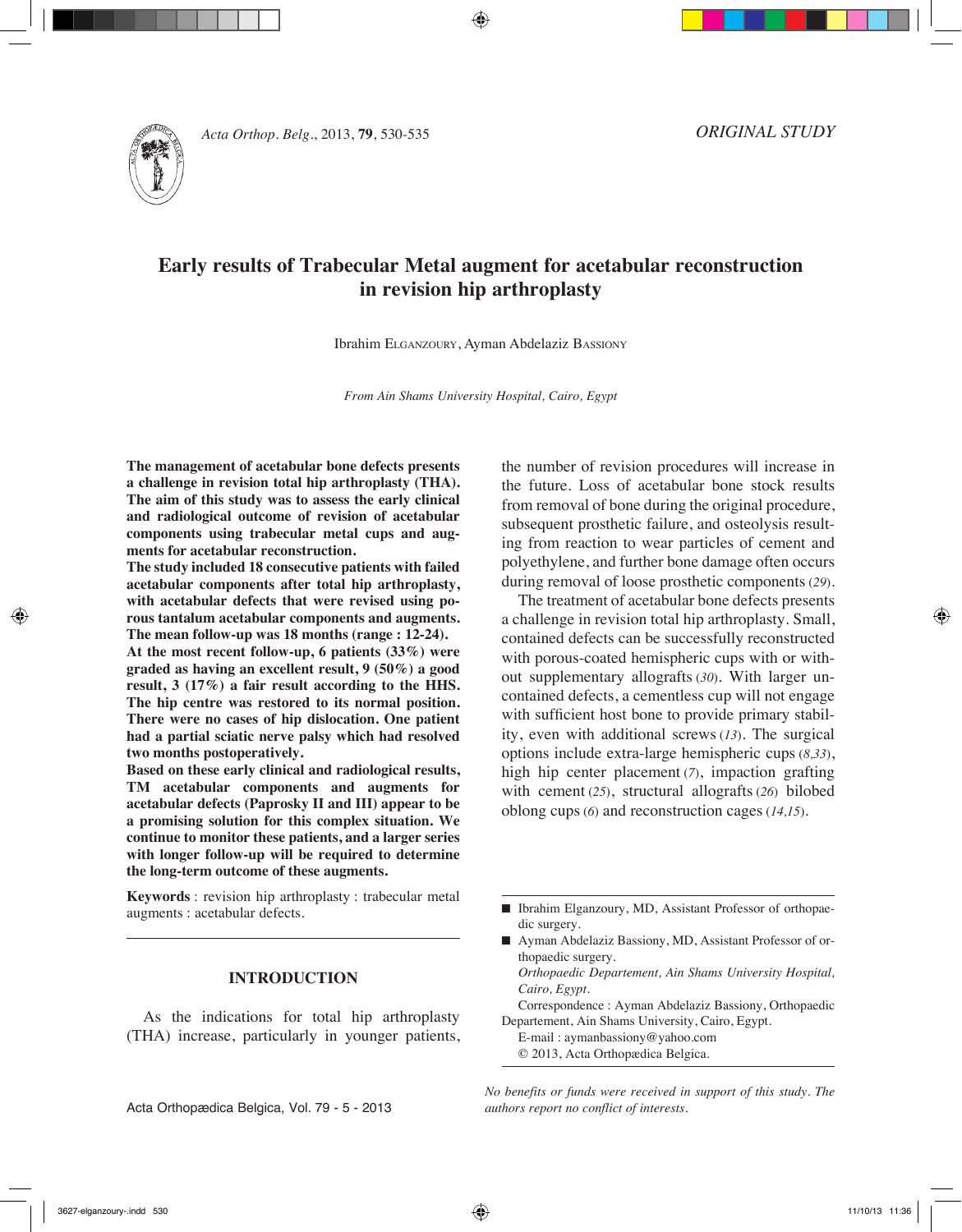Modular porous trabecular metal (tantalum) augments were recently developed to achieve biological fixation and provide coverage and mechanical support for an uncemented hemispheric acetabular component. These cups and augments are manufactured in multiple sizes and shapes to accommodate various bony defects (*22*). The purpose of this study was to analyze the early clinical and radiographic results obtained in a consecutive series of 18 cases with acetabular defects in revision total hip arthroplasty reconstructed by means of trabecular metal (TM) modular augments.

## **PATIENTS AND METHODS**

This prospective study included 18 patients who underwent revision of loose acetabular components of total hip arthroplasty with associated acetabular defects, followed by reconstruction by means of trabecular metal augments (Trabecular Metal Acetabular Augment and Restrictor® ; Zimmer, Warsaw, USA).

There were 13 men and 5 women. The average age at operation was 50 years (range : 45-62). The minimum follow-up was  $12$  months (mean :  $18$ ; range :  $12-24$ ). The indication for revision was aseptic loosening of acetabular component in all patients. Revision of the acetabular component only was done in 8 hips while revision of both components was done in ten hips. Patients presenting with infection, pathological defects or pelvic discontinuity were excluded from this study. The mean time from the index procedure to revision was 8 years (range : 5-14).

Preoperatively, acetabular bone deficiency was assessed based on antero-posterior and lateral X ray views and was categorized using the classification of Paprosky *et al* (*23*). Ten cases were graded type IIIA, two as Type IIIB and six as IIB. Mean preoperative leg length discrepancy was 4 cm, with a range from 2 to 6 cm. All patients underwent routine pre-operative blood investigations to exclude infection (ESR and CRP).

A posteroateral approach was used in all cases. The surgical technique began with acetabular exposure. Femoral stem stability was assessed intra-operatively and was found to be correct in eight cases. The loose acetabular component and any remaining cement were removed. Fibrous tissue was removed from the acetabular bed. The remaining superior, inferior, and anterior bone was assessed. The preoperative assessment of the defect was confirmed at operation. The teardrop was identified and served as an inferior cup-positioning land-





*Fig. 1.* — A : 53-year-old male patient with loose left THA and Paprosky III b acetabular defect. B : Post operative radiograph with restoration of the hip center.

mark. A Hohmann retractor was placed in the obturator foramen which represents the level of inferior extent of the true acetabulum. Gentle reaming in the anatomic hip position re-established the center of rotation to expose bleeding bone. A trial acetabular shell was placed for sizing and positioning.

The defect was prepared to accept an augment of suitable size such that it had good contact with the remaining host bone and provided the required support for the hemispheric trial cup. This reaming was done with a reamer that matched the diameter of the augment chosen.

 Trial augments were tested to create a stable construct in the superior-inferior and anterior-posterior planes (augments can be placed in various orientations, depending on defects and remaining bone). The augment was fixed with multiple 6.5 mm screws directed in a perpendicular fashion. Augments are available in different sizes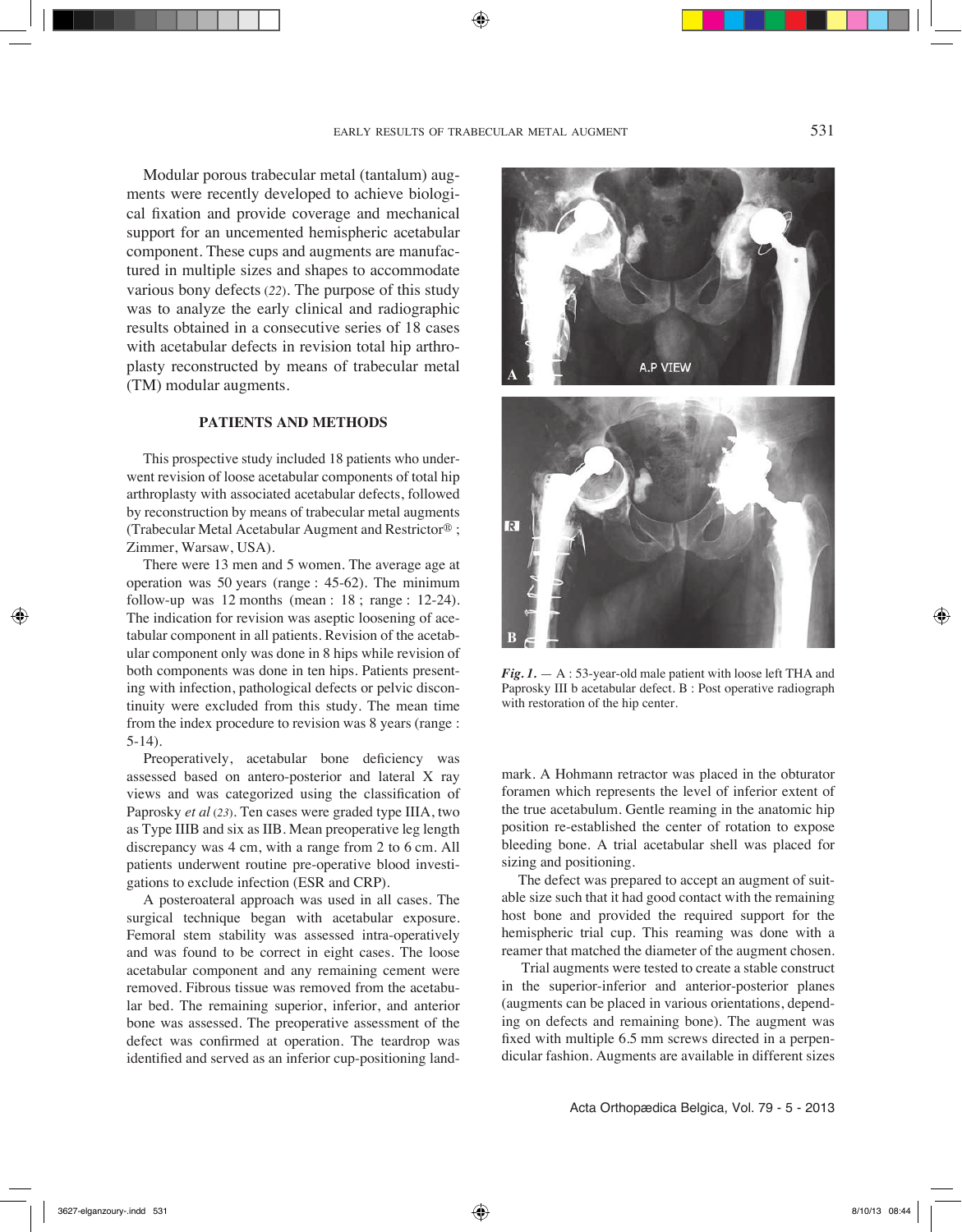

*Fig. 2.* — A: 49-year-old male patient with loose left THA and Paprosky III b acetabular defect. B: Radiograph 20 months post operative showing a stable cup and augment with restoration of the hip center.

ranged from 50 to 70 mm in 10, 15, 20, and 30 mm thicknesses. In the study group we used the size of 20 mm in 12 cases and 15 mm in the remaining cases. Bone cement was applied in a doughy state across the concave surface of the acetabular augment that would contact the cup. Care was taken to limit the cement to this location and prevent cement from extruding into the depths of the acetabulum where it might impede bone ingrowth into the trabecular metal augment. Fixation to all areas in contact with the host bone remained uncemented. The augment was now prepared to accept a cup.

A trabecular metal acetabular component was used in all cases with size ranging from 54 to 62 mm. Extended trochanteric osteotomy was used in 7 out of ten cases that required revision of the femoral component.

Postoperatively weight bearing was restricted for 6 weeks, then partial weight was allowed for the following 6 months. For patients who had extended trochanteric osteotomy, full weight bearing was delayed till evidence of union.

Clinical evaluations were performed at all follow-up intervals using the Harris hip score (HHS) (*18*). A score of 90 to 100 was considered as excellent, 80 to 90 as good, 70 to 80 as fair, and below 70 as poor. Success of revision was defined as an increase in the scores of 20 or more points, a stable cup, with no additional surgery on the acetabulum (*11*).

Radiological evaluation was done on antero-posterior and lateral radiographs at all follow-up intervals. Radiolucent lines adjacent to the acetabular component and/or augments were identified as described by DeLee and Charnley (*9*). Acetabular hip center, and migration of acetabular component were considered using the method proposed by Callaghan *et al* (*5*). The vertical distance from the center of the femoral head to the interteardrop line and the horizontal distance to the perpendicular to this line at the teardrop figure were calculated. A normal hip center is reported to be 12 to 14 mm above the interteardrop line and 33 to 43 mm lateral to the acetabular teardrop (*4*). A high hip center was arbitrarily defined as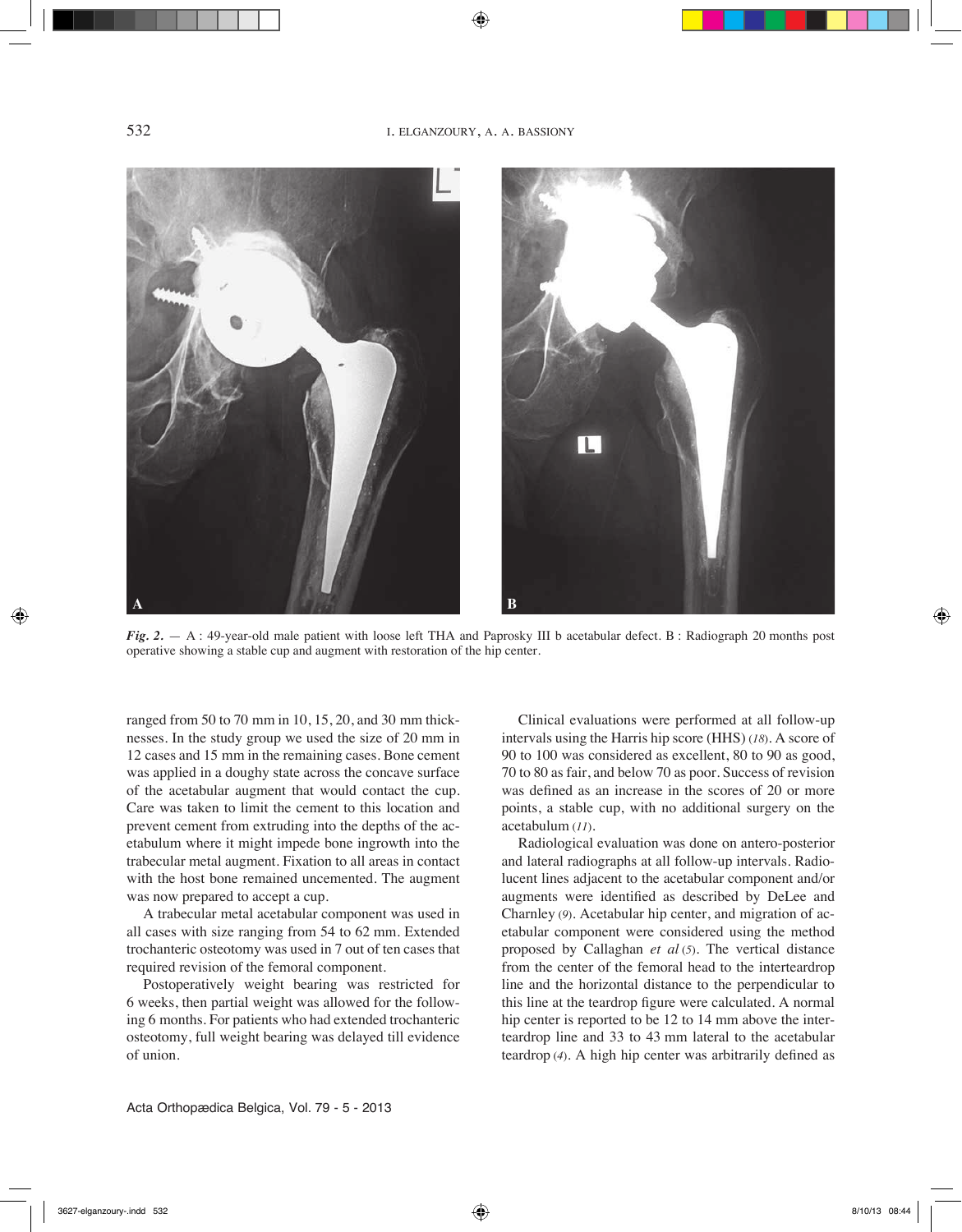

*Fig. 3.* — A : 52-year-old male patient. Preoperative radiograph with loose right THA and Paprosky II b acetabular defect. B : Follow-up radiograph after 24 months showing stable acetabular cup-augment construct.

**B**

having the center of rotation on an anteroposterior radiograph greater than 35 mm proximal to the interteardrop line (*24*). A component was described as radiographically unstable if a 1 mm or greater lucent line occurred across all 3 acetabular zones or if any measurable cup migration occurred (*32*). Loosening was characterized by a change in the component abduction angle of greater than 10° or in the horizontal or vertical position of greater than 6 mm

observed in successive radiographs, after correcting for magnification (*27*)*.*

# **RESULTS**

After a mean follow-up of 18 months (range : 12 to 24) the mean Harris hip score improved from 40 pre-operatively (20 to70) to 80 post-operatively (50 to 95). At the most recent follow-up, 6 patients (33%) were graded as having an excellent result, according to the HHS, 9 (50%) a good result, 3 (17%) a fair result. The revision surgery was considered successful in all cases ; no patient was subjected to further surgery.

The mean revision cup diameter was 58 mm (range : 54-62 mm) and the augment height used was 20 mm in 12 cases and 15 mm in the remaining cases. The average preoperative limb-length discrepancy was 4 cm ranging from 2 to 6 cm shorter on the involved side ; it improved postoperatively to an average discrepancy of 0.5 cm (range : 0.0 cm to 1.0 cm).

Extended trochantric osteotomy done in 7 cases and united in a mean period of 10 weeks (range : 8 to 15 weeks).

At the final follow-up, radiographs showed no evidence of cup loosening or change of cup orientation or abduction angle. No progressive radiolucent lines in any of the three acetabular zones were found at the cup bone and augment bone interface. There was radiographic evidence of full contact between the acetabular component and the augment with the peripheral bone. The hip centre was restored within the normal average.

There were no cases of hip dislocation. One patient had a sciatic nerve palsy which was partial and had resolved after two months. There were no cases of deep vein thrombosis, pulmonary embolism, or acetabular/pelvic fractures.

### **DISCUSSION**

Acetabular revision is a technically demanding operation. This study was conducted to evaluate the early clinical and radiological results of acetabular defect reconstruction with trabecular metal augments and shells. The results of this study, although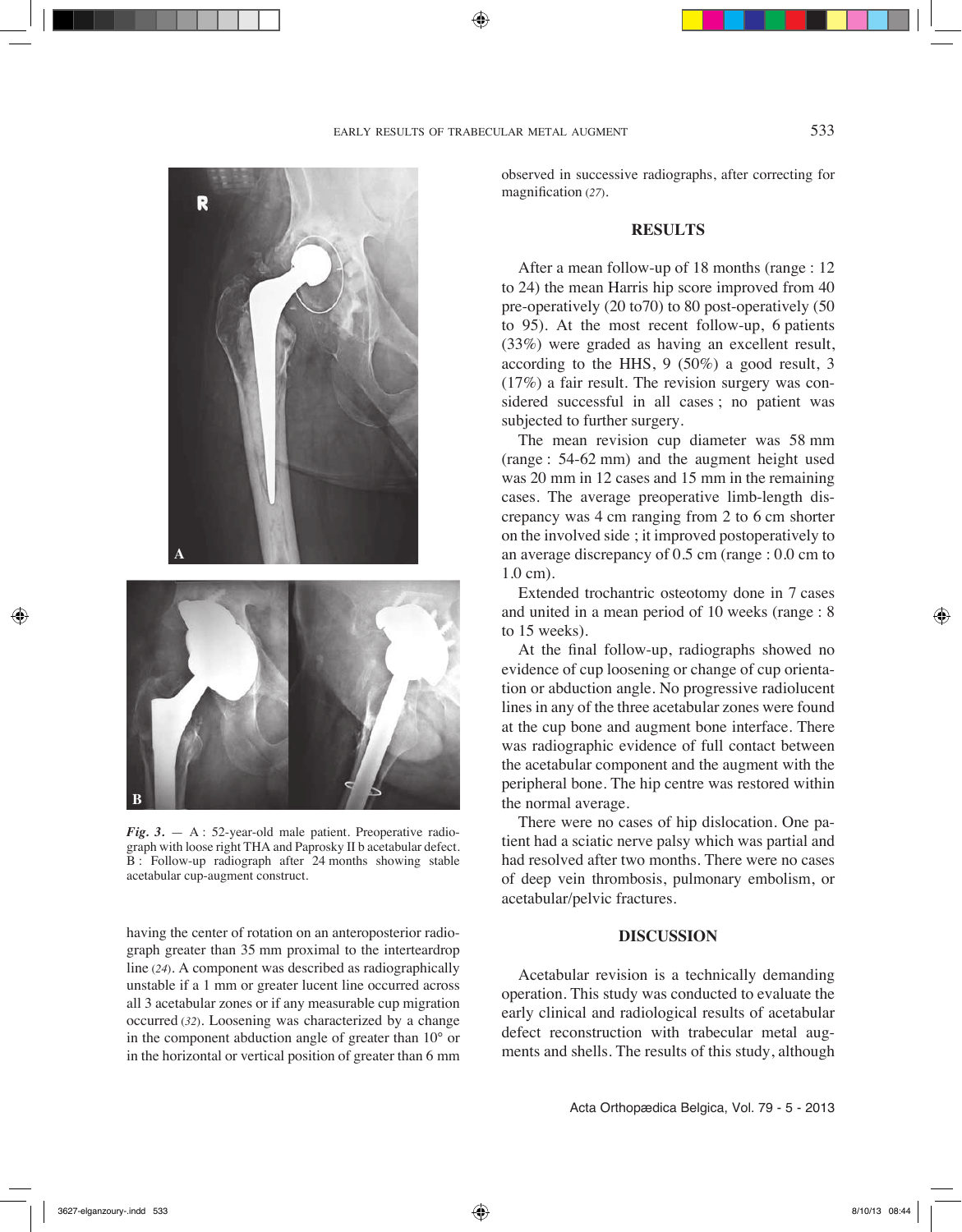limited by its number of cases and its short term follow-up, show that acetabular composite stability can be achieved when using tantalum acetabular components and modular tantalum augments. The rate of success with this technique is similar to that achieved with the custom-made triflange cup (*10*) and higher than that reached with conventional or extra large cementless cups supplemented by screws, morsellized or structural allografts, and reconstruction rings or cages (*12,13*).

The existing bone stock and the type of defect are significant factors in surgical decision making when undertaking revision of acetabular components. The intent is to restore anatomy and to achieve stable fixation of the new acetabular component(s). Unlike more traditional metal options, trabecular metal has a porosity akin to bone and confers a more favourable mechanical environment in which bone graft materials (depending on their nature) can function ; this may be osteoconductive, osteoinductive or a combination thereof (*15-17*).

Trabecular metal has a porosity similar to bone and provides an environment more favourable to bone graft remodeling than conventional metals (*24,25*) ; it has also been shown to have excellent ingrowth potential (*3*).

The use of TM augments is gaining popularity in the management of bone loss in acetabular reconstruction. The TM augment is used to fill the defect. The reconstruction is then completed using a cementless cup. In a study using TM augments and cementless cups, Nehme *et al* (*22*) reported good early to medium-term results. Similarly, in a series of 28 hips with a Paprosky type IIIA defect and 13 hips with a type IIIB defect, Sporer and Paprosky (*27*) found no failures from aseptic loosening. Weeden and Schmidt (*32*) also reported no revisions for aseptic loosening when reviewing 43 Paprosky type IIIA or type IIIB acetabular revisions at a mean follow-up time of 3 years. Lakstein *et al* (*20*) found an 8% failure rate at 4 years on average when TM cups without augments were used in patients with < 50% host bone contact.

Tantalum has excellent mechanical and biologic compatibility with host bone and can be manufactured with a high-friction surface to optimize the primary stability of the component (*21*). The characteristics of the porous structure, in conjunction with the bioactivity of material surface, is shown to induce bone ingrowth with complete osseointegration of the scaffold at 4 to 6 months (*1-2*). The short-term clinical results of tantalum components for the revision of failed acetabula in total hip arthroplasty are encouraging (*28-27-31*).

The primary goal of revision hip surgery is to obtain a stable, durable reconstruction. Secondary goals include reconstituting bone stock, restoring the hip center of rotation to the anatomical location, and minimizing leg-length discrepancies. Although several cementless techniques (high hip center placement, jumbo cups, oblong cups) may achieve stable acetabular reconstruction in the presence of major (Paprosky type 3) bone loss, bone stock is not reconstituted, and the hip center of rotation may not be returned to the normal location (*19*). This method restored the hip center to near normal in all patients and corrected leg length discrepancy to an acceptable range (mean of 0.5 cm) and provided stable acetabular reconstruction. Good to excellent results with this method were obtained in nearly 83% of cases.

Analysis of this consecutive series of acetabular revisions with the TM acetabular component and augments demonstrates promising early results. Continued follow-up will be essential to determine the long-term performance of tantalum shell and augments in revised acetabular components.

## **REFERENCES**

- **1. Bobyn JD, Stackpool GJ, Hacking SA** *et al.* Characteristics of bone ingrowth and interface mechanics of a new porous tantalum biomaterial. *J Bone Joint Surg* 1999 ; 81-B : 907-914.
- **2. Bobyn JD, Toh KK, Hacking SA** *et al.* Tissue response to porous tantalum acetabular cups : a canine model. *J Arthroplasty* 1999 ; 14 : 347-354.
- **3. Boscainos PJ, Kellett CF, Maury AC, Backstein D, Gross AE.** Management of periacetabular bone loss in revision hip arthroplasty. *Clin Orthop Relat Res* 2007 ; 465 : 159-165.
- **4. Brown EC, Kelley SS.** Determination of the hip center. In : Bono JV, McCarthy JC, Thornhill TS *et al* (eds). *Revision Total Hip Arthroplasty*. Springer-Verlag, New York ; 1999 ; p 320.
- **5. Callaghan JJ, Salvati EA, Pellicci PM** *et al***.** Results of revision for mechanical failure after cemented total hip